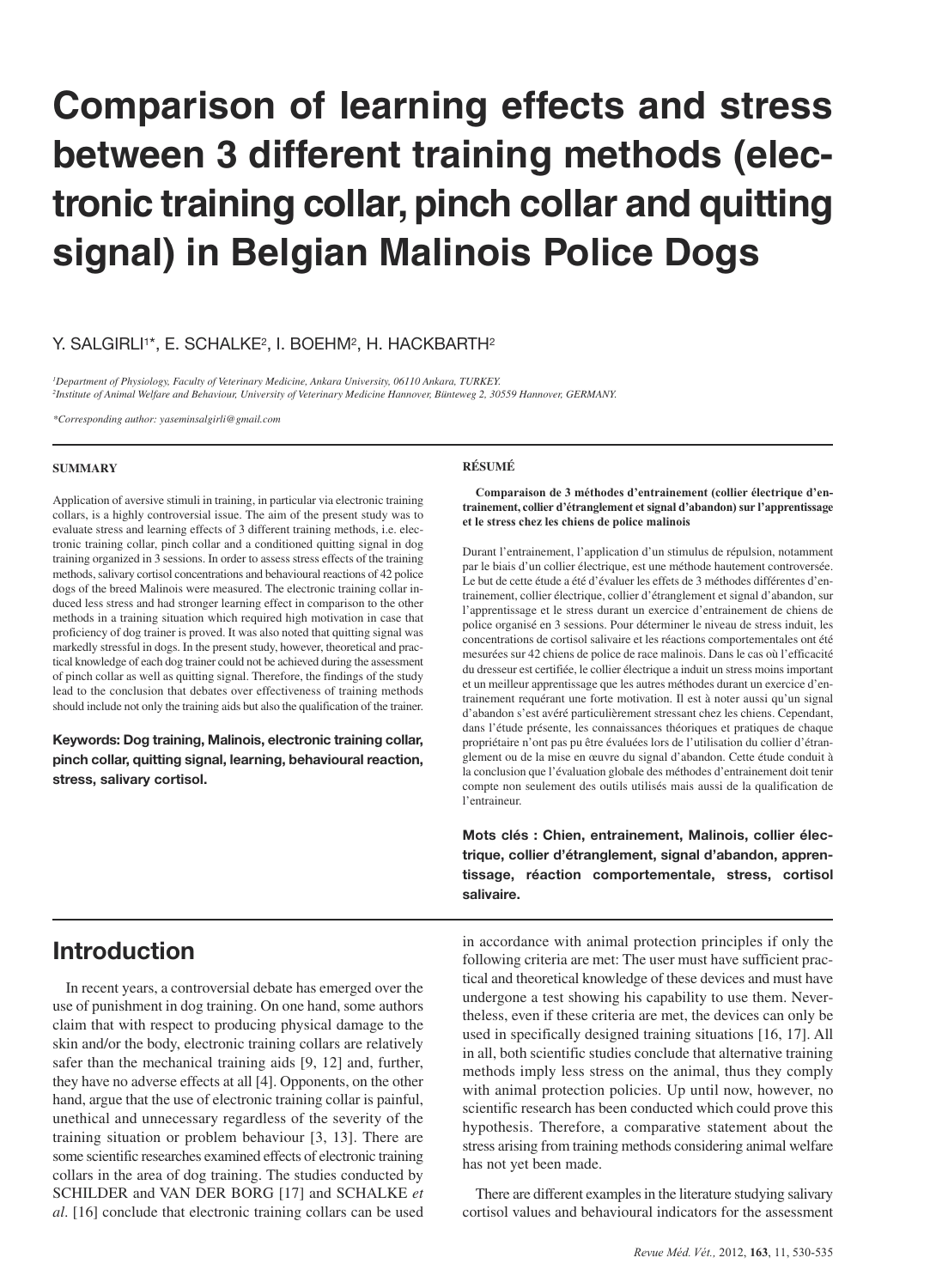of acute stress in animals [1, 11]. According to BEERDA [1], non-invasive sampling methods must be used to assess stress in animals since those methods have minimal influence on the results. He further emphasized the necessity of using a physiological parameter concomitant with behavioural parameters in order to support the interpretation of the behavioural data when assessing stress. Therefore salivary cortisol values and direct behavioural reactions of the dogs were evaluated as stress parameters in the present study. Several researchers reported a number of different behavioural indicators of acute stress in dogs, which comprise lowering and arching of the body [1, 7, 18], flattening ears [1, 7, 18] and lowering the tail and/or holding the tail tightly between the legs [1, 18] when the dogs are confronted with the aversive situation. In the present study, the aim of the test design was to determine acute stress arising from the training methods. Thus, above mentioned behavioural elements were evaluated as acute stress parameters.

The aim of this study was to investigate whether any stress is caused by the use of specific conditioned signal, quitting signal, and/or pinch collars and if they do so, whether the stress produced in the process is comparable to the one with electric training collars. Corrections made by pinch collar and electronic training collar were considered as representatives of the positive punishment while correction made by the quitting signal was considered as the application of the negative punishment. In this context, positive punishment refers to an application of an aversive stimulus as a consequence of an undesired behaviour and negative punishment connotes the prevention or withholding of the delivery of an appetitive stimulus in case that the undesired behaviour occurs [15]. We set out to investigate the direct behavioural reactions and salivary cortisol values of the dogs upon administration of above mentioned training methods. We were especially interested in finding out which method leads to less stress in dogs during training with high level of arousal. Furthermore, this study examined the learning effects of the electronic training collar, the pinch collar and the quitting signal. Thus, the compatibility of the learning effect of ''negative punishment'' method with the ''positive punishment'' method, in a training with high level of arousal and motivation were also be assessed.

# **Material and Methods**

# SUBJECTS AND TEST PERSONS

Forty-two adult police dogs of both genders (33 males and 9 females) and varying ages (3-10 years old) of the breed Malinois (Shorthaired Belgian Sheepdog) served as subjects for this study. All dogs in the study were official police service dogs and recruited from two different police departments in Germany. The decision to use only Belgian Malinois was employed in an attempt to avoid the variability due to breed characteristics. During the study, dogs participated the sessions with their own handlers.

All tests were conducted on open air training grounds which were also used for routine police dog training. In order to obtain the standardization in respect to the test area, each dog was tested on the same place where it started to be tested during the entire experiment.

Two test instructors were present during the entire experiment. The main responsibilities of the test instructors were the observation and control of the test sessions. Additionally, two experienced canine officers who were also professional dog trainers took part in the study as decoys. The main responsibility of the decoys was provoking the dogs during the test sessions in order that the dogs make a mistake. Another responsibility of the decoys during this study was the administration of the electronic training collar. During the sessions in which the electronic training collar was tested, they held the receiver of the collar and gave the electric impulse whenever the dog made the mistake. Each of the helpers provoked one group during the whole experiment. The aim of using the same person as decoy for all dogs in the same group was to minimize the variability arising from the provocation style and, also, to the decoy himself.

Each training method used in this research required a proper training aid. Dogtra 600 NCP/2® electronic training collar, Klickstachelhalsung<sup>®</sup> pinch collar, the standard normal collar and the 5 m long leash were used as training aids.

## EXPERIMENTAL DESIGN AND TESTS

In the current literature, it was cited that there are differences in response to aversive stimulus between individuals [8, 19]. LINDSAY [12] additionally suggested that in order to amplify the statistical results in studies in which the electronic training collar was tested, "within subject design'' must be applied since individual variables can cause incorrect data. Therefore, in the present study ''within subject design'' was applied as experimental design for comparison of stress and learning effects of the different training methods. Namely, each training method was tested on each dog on different days during the research. In order to eliminate the effects of the administration orders of the training methods on the results, six subgroups, A, B, C, D, E, F, were established, to each of them a different administration order of the training methods was applied (randomized cross-over design, Table 1).

| <b>Subgroups</b> | $1st$ test day | 2 <sup>nd</sup> test day | 3rd test day |
|------------------|----------------|--------------------------|--------------|
|                  |                |                          |              |
| R                |                |                          | E            |
|                  | F.             |                          |              |
|                  | F              |                          |              |
| E                |                |                          | E            |
|                  |                |                          |              |

*Q: Quitting signal, P: Pinch Collar, E: Electronic Training Collar.*

TABLE I: Cross-over design of the study conducted in order to compare 3 different learning methods (electronic training collar, pinch collar and quitting signal) in Belgian Malinois police dogs.

Prior to the main experiment, since 7 dogs had never been trained with the electronic training collar before, an adaptation phase, which lasted six weeks, was conducted for them. For the adaptation phase, the dogs carried the electronic training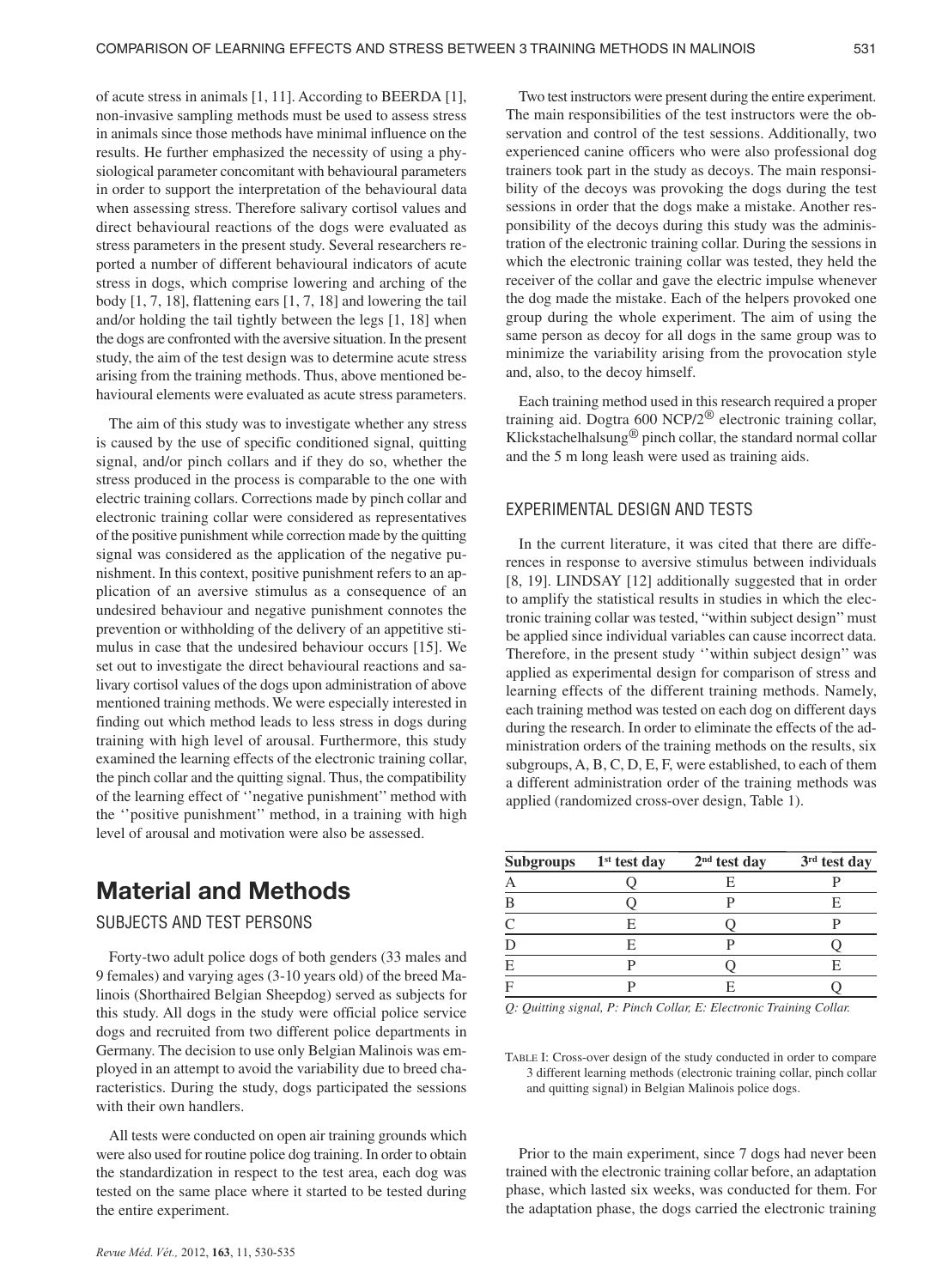collars during the normal daily training routine. The same procedure was applied for the rest of the dogs for a week since they were already familiar to the electronic training collar. This procedure was conducted in order to achieve habituation of the dogs to the device again since the electronic training collars are forbidden in Germany since 2006.

Quitting signal is a conditioned signal which evokes feeling of frustration in dogs since it has a meaning of withdrawal of the reward. The main principle of the quitting signal is to condition a feeling of frustration, and thus, to abandon of a distinctive behaviour towards a specific signal. In order to participate in the experiment, the dog should withdraw itself from the toy immediately after the first instruction of the signal. Before the main experiment started, quitting signal training procedure was completed and the signal was tested on each dog.

The main experiment took three test days for each dog. The time interval between test days was one week. On each test day, a different training method was tested on the dog. Maximal three main test sessions were conducted for each dog per day to test the concerning training method. Learning effect of training methods was evaluated considering these three sessions. Regardless of which method was tested, each dog carried three collars around its neck, which were standard, pinch and electronic training collars, during the entire experiment in order to ensure the standardization among the training methods. The dogs were brought to the training area with a leash on standard collar and were kept on the leash throughout the entire experiment.

Before conducting the main test, two different sessions were performed with each dog, which were obedience and play sessions. During the obedience session, the dog did some obedience exercises for eighty seconds. This session brings the dog to a certain level of arousal, so that the optimal results could be achieved at the main test. After the obedience session, a standardized play session, which lasted for forty seconds, was carried on. In the play session, the handler played freely with his/her dog. The goal of performing the play session between the obedience- and test sessions was to avoid misevaluation of extra-stress caused by frustration. At the end of the two minutes, the dog and its handler came to the determined point at which they took up the heel position. After the dog and its owner took up the heel position with their backs turned to the entry of the test area, the decoy with a protection sleeve and a whip in his hand entered the test area. As soon as the handler took his position up at a distance of approximately 3 m from the dog and the handler, the owner gave the "Heel" command to his/her dog and started to walk by the decoy (figure 1). From that moment on, the decoy tried to provoke the dog in order that it made a mistake. As the dog made the mistake, the training method which would be tested was administered. As testing the quitting signal, the handler used a 5 m long leash. The first reason of using 5 m long leash for the quitting signal was to allow reaction time for the dog handler and also for the dog and, thus, to be able to evaluate clearly whether the dog stopped due to the influence of the collar or to the signal. The second reason was to be sure that the dog could not reach the decoy and, thus, it could not get rewarded by being able to catch him.

As mentioned before, the training method which would be tested was administered as the dog made the mistake. If the



FIGURE 1: Test situation for comparing 3 different learning methods (electronic training collar, pinch collar and quitting signal) in Belgian Malinois police dogs.

dog abandoned the undesired behaviour reliably after the correction, the same test procedure was repeated after an hour in order to see whether the method had a learning effect. During the repetition of the test, the same procedure as in the first test was carried out. The decoy did exactly the same provocation against the dog. If the dog did not repeat the same mistake, the test session was terminated and it was noted that the method had a learning effect. In case that the dog showed a reaction against the decoy again, the test was repeated after an hour for the last time. If the dog did not abandon the undesired behaviour reliably after the first correction, the handler and the dog left the test area and no repetition session was conducted.

# MEASUREMENTS

#### **Salivary cortisol measurements**

Salivary cortisol concentration was measured as one of the stress parameters. The saliva samples were obtained from the dogs with cotton buds manufactured by Salivettten<sup>®</sup> der Firma Sarstedt AG & C. Each dog handler took the saliva sample from his/her own dog. In order to stimulate the secretion of saliva, citric acid (Amos Vital Vitamin C Pulver der Firma Amos Vital GmbH) had been put into the dogs' mouths before the saliva samples were collected. Following samples were measured during the research:

- Resting samples: Two samples were taken with one hour interval in a home environment.

- Basal samples: The same procedure as in the main experiment without any intrusion of the decoy was conducted. The dogs were brought to the training ground. The decoy stood still at a distance of approximately 3 m from the dog and its owner. However, the owner was not allowed to apply any punishment to the dog if it made any mistake. The saliva samples were collected at 5, 10 and 15 minutes after the dogs leaving the training ground and the cortisol values were recorded as basic values.

- Experimental samples: The saliva samples were collected at 5, 10 and 15 minutes after the administration of the concerning training method. The investigation of the samples was carried out in the laboratory of pharmacology and toxicology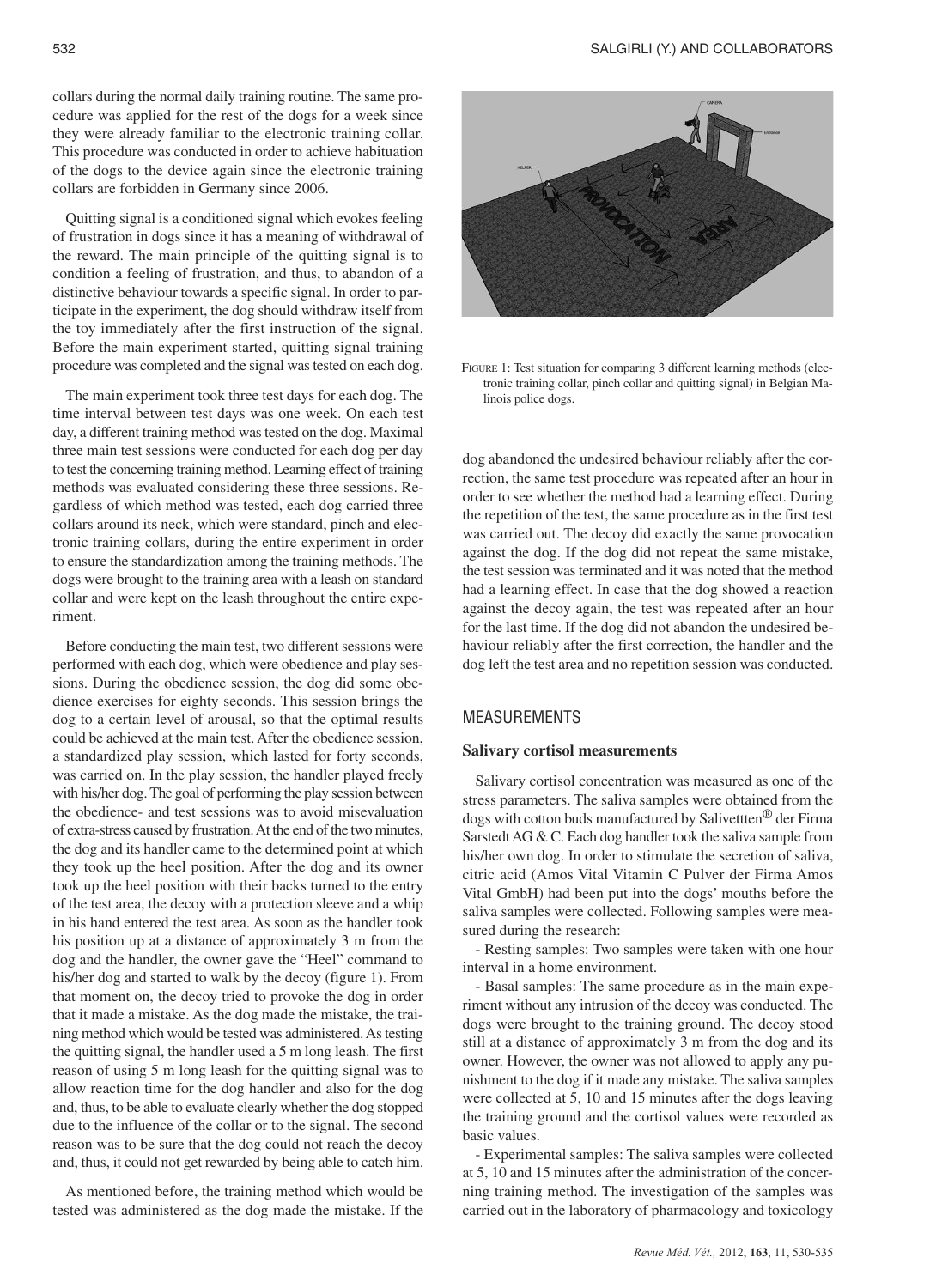at the University of Veterinary Medicine Hanover. For the measurement, enzyme-linked immunosorbent assay (ELISA) kits (IBL<sup>®</sup>) were used.

#### **Behavioural observations**

The entire experiment was filmed on DVDs using a video camera. The recorded DVDs were reviewed later in order to analyze the direct behavioural reactions of the dogs after the administration of the training methods. The direct reactions of the dogs were evaluated using an extensive ethogram. Onezero sampling method was used in order to assess the direct behavioural reaction of the dog upon the administration of the above mentioned methods.

### STATISTICAL ANALYSIS

Data analysis was performed with SPSS 16.0 Inc. software. Two significance levels were set at the levels 95% (*P<0.05*\*\*) and 99% (*P<0.01*\*). Kruskal-Wallis tests were used for the comparison of the learning effect of the training methods between groups and subgroups. Learning effects between the training methods as well as the saliva cortisol concentrations were analyzed by paired-sample t-tests. Frequency analyses have also been used for the detection of direct behavioural effects of training methods.

# **Results**

### LEARNING EFFECTS

As shown in figure 2, with electronic training collar, the method had learning effect on 39 of 42 dogs. In other words, at the end of the experiment the wrong behaviour was abandoned in 39 out of 42 dogs. With pinch collar, learning effect was obtained on 32 of 42 dogs, that is, 32 dogs abandoned the misbehaviour at the end of pinch collar part of the experiment. Four dogs could be tested for the learning effect of the quitting signal since the other 38 dogs did not reliably quit the behaviour after the instruction of the signal. In fact, the signal had learning effect on only 3 dogs out of 42 subjects. The learning effect was maximal with electronic training collar, not significantly compared to the pinch collar ( $P = 0.160$ ) but significantly compared to the quitting signal (*P < 0.0001*). In parallel, the learning effects of the pinch collar were also significantly higher than those obtained with the quitting signal  $(P < 0.0001)$ . Considering learning effect of the training methods, no significant difference was found between subgroups.

### DIRECT BEHAVIOURAL REACTIONS

In order to determine the direct effects of the training methods, the reactions of the separate ear, tail and joint parts as well as the vocalizations of the dogs were considered. Considering the behavioural reactions against the methods, no statistically significant difference was found between the subgroups.

In reaction to the electronic training collar, 38.1% of the dogs showed "maximum backward ear position" whereas



FIGURE 2: Learning effects of the 3 different learning methods (electronic training collar (ETC), pinch collar (PC) and quitting signal (QS)) in Belgian Malinois police dogs.

64.3% of the dogs exhibited this typical reaction after corrected by the pinch collar, but the difference between the 2 methods was not statistically significant. No statistically significant difference was found in comparison for the tail reactions (lowering) between the electronic training collar and the pinch collar (t-test,  $P = 0.165$ . Comparing the first joint reactions of the dogs to the pinch- and the electronic training-collar, it was found that the correction applied by the pinch collar caused lower body posture than the one applied by the electronic training collar (figure 3). Moreover, 4.8% of the dogs exhibited "extreme lowering of body posture" as a reaction to the pinch collar, while this reaction was observed in none of the dogs using the electronic training collar. Dogs elicited vocalizations more frequently as a reaction to the electronic training collar than to the pinch collar  $(P < 0.0001)$  (figure 4). As mentioned above, only 4 dogs out of 42 subjects abandoned the behaviour after receiving the quitting signal during the first session. Therefore, only the reactions of these 4 dogs were tested. Consequently, it was observed that 2 dogs showed "backward ear position" and 1 dog showed "extreme lowering of body posture" together with the "crouching" after getting the correction.



FIGURE 3: Comparison of the first joint reactions to the electronic training collar (ETC) and the pinch collar (PC) in Belgian Malinois police dogs.

### SALIVARY CORTISOL MEASUREMENT

The highest cortisol concentration was evaluated in each dog after the administration of the each training method. A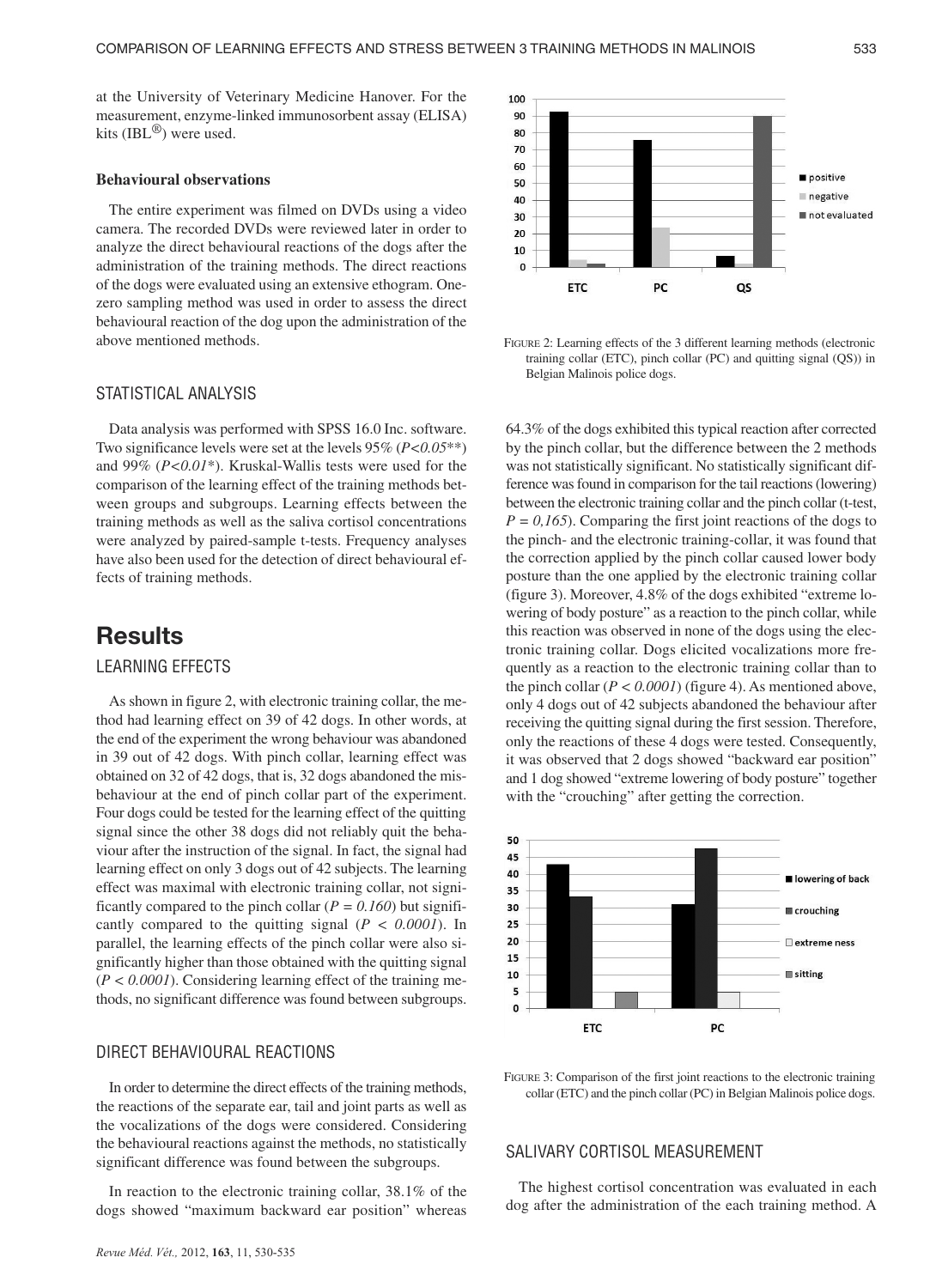total of 17 dogs showed maximal cortisol values after the instruction of the quitting signal, while 15 and 10 dogs exhibited maximal hormone concentrations after administration of signal with electronic training collar and with pinch collar, respectively (figure 5). To have a better comparison, relative cortisol values established as difference between maximum cortisol values and resting cortisol values were compared. Both relative cortisol values after the administration of the pinch collar  $(P = 0.0004)$ and the electronic training collar  $(P = 0.0065)$  were significantly lower than the relative basal value. No statistically significant difference was found between the relative basal cortisol value and the relative cortisol value after the instruction of the quitting signal. However, no significant difference was found between electronic training collar and pinch collar or quitting signal ( $P = 0.2006$  and  $P = 0.1782$ , respectively) while the relative cortisol value after the application of quitting signal was significantly higher than after the application of pinch collar ( $P = 0.0294$ ). As a result, the highest cortisol concentrations were measured after the instruction of the quitting signal (figure 5). In addition, considering the relative cortisol values, no significant difference was found between the subgroups.

# **Discussion**

The results of the present study showed that the electronic training collar as well as the pinch collar was convenient as training aids to cease the unwanted behaviour. The electronic training collar was, however, found to be more effective in comparison to the pinch collar. By contrast, the desirable learning effect could not be achieved in application of the quitting signal. The reason of obtaining high learning effect with electronic training collars might be due to the fact that the device fulfils the essential punishment criteria such as timing and sensitive adjustment, which the learning theories require [1, 6, 14, 16, 20]. In case an appropriate device is chosen, the electronic training collar gives possibility of making a sensitive adjustment for the level of punishment. In the present study, the dose of the stimulus was reliably adjusted for each dog by two proficient dog trainers. These dog trainers were also responsible for administration of the electronic training collar. Thus, the correct timing was obtained. On the other hand, while using



FIGURE 4: Vocal reactions to the electronic training collar (ETC) and the pinch collar (PC) in Belgian Malinois police dogs.

pinch collar, it is difficult to achieve a sensitive adjustment, as factors such as strength and motivation of the handler are essential for the effectiveness of the mechanical training devices [10, 12, 20]. In addition to that, the pinch collar had to be administered by the dog handlers themselves. That obligation might also cause different results since the ability of each dog handler in timing and application of the method was different. An explanation for the low learning effect of quitting signal is similar to that of pinch collar. Since the dog handler applied the method, the optimal timing could not be achieved for each dog. Moreover, as using the conditioned quitting signal, feeling of frustration upon application of the signal might not be as strong as the feeling arised during the provocation of the decoy in most of the dogs.

One of the goals of the present study was to compare the direct behavioural reactions of the dogs to three different training methods. Considering the body posture and ear positions, pinch collars seem to induce more behavioural reactions, in the form of distress, than the electronic training collar However, the maximal cortisol values after the administration of electronic training collar were higher, but not significantly, than that after application of pinch collar. This contradiction between physiological and behavioural measures support the hypothesis that behavioural responses are not always concomitant to physiological parameters in case of exposing to stress [5, 21]. Furthermore, it might also support the claim that in a study involving highly exciting training sessions such as police dog training, the behavioural data is more reliable than the physiological measures such as cortisol concentrations and heartrate frequency [17].

Within the frame of the study it was detected that more vocal reactions were elicited by the electronic training collar than by the pinch collars. The explanation of more vocalizations with electronic training collar might be that these vocal reactions are elicited as "startle reactions" [2] rather than "pain-induced vocalizations". Visibility of the punishment as in the application of the pinch collar can cause that the dog reacts in different ways according to the cues given by the handler subconsciously, such as facial expression, body language, holding style of the leash etc.. That is, the application of the pinch collar as well as of the quitting signal is directly linked to the handler since the correction made by the owner



FIGURE 5: Number of the dogs with maximal cortisol values per learning method (electronic training collar (ETC), pinch collar (PC) and quitting signal (QS)).